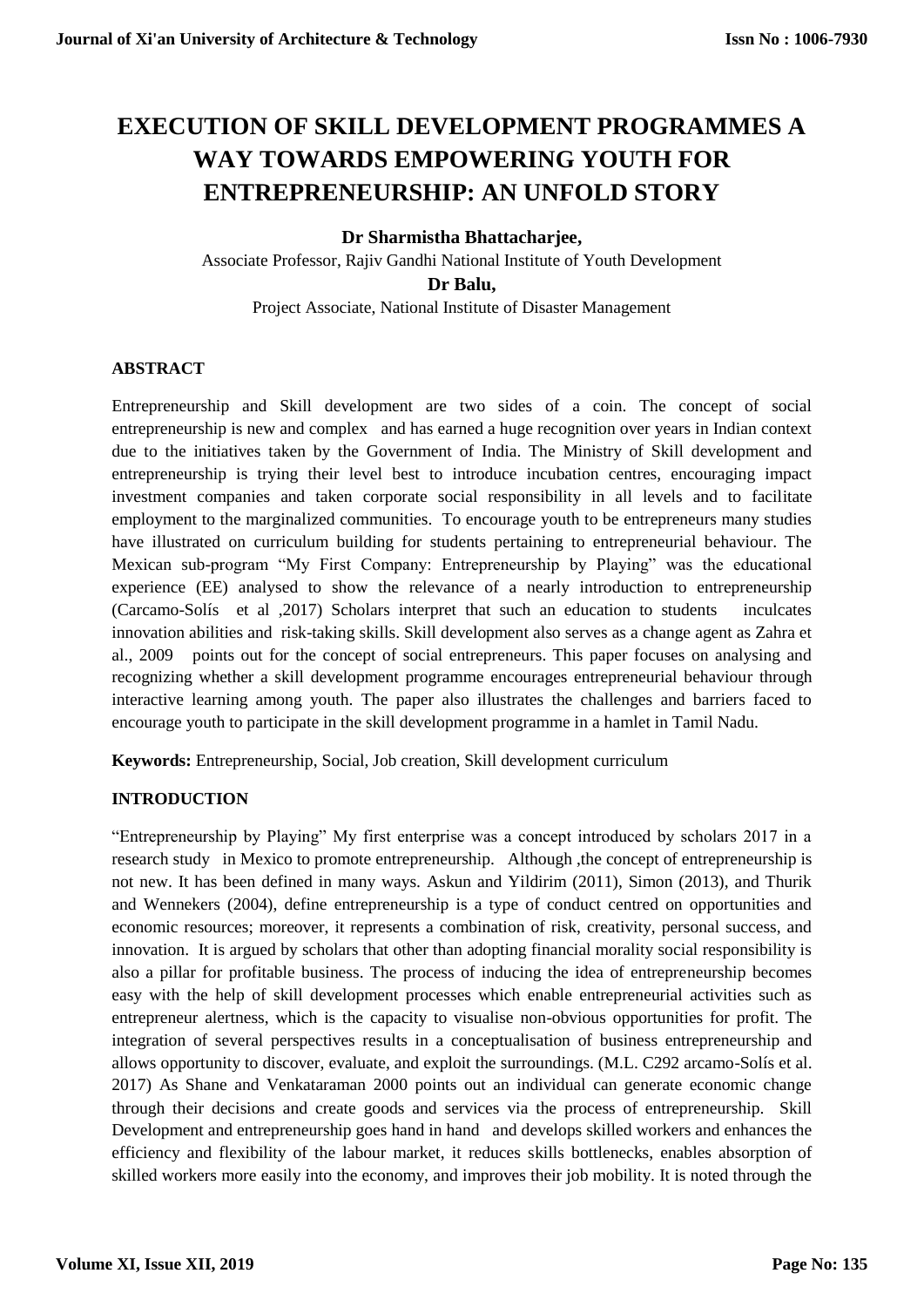literature a crucial investment in quality secondary, tertiary and vocational education and training can develop the Indian economy in the competitive world market. (World Bank, 2008). The 12<sup>th</sup> Five year plan document Government of India Planning Commission 2013 states should be mainstream skill formation in the formal education system, and at the same time for innovative approaches for the skill creation outside the formal education system. Development has brought about a paradigm shift in addressing the issues of relevance in skill development; the gaps in skill development are to be identified so as to achieve the objectives in terms of quantity, quality, outreach, and mobility while building on the foundation.

# **LITERATURE REVIEW**

India today is, in its own initiative- An initiative to rebuilt, reinvent and reenergize. The golden 'Growth' era in the demographic dividend context is no longer a progression of thoughts but a reality that reflects youthful India's firm strides towards overall economic development. The focus towards job generation and skill development, is leading the nation to greener "Demographic Dividend" pastures. The vision of 2020 is taking shape. With a population of 1.3 billion, of which about 0.8 billion in the working age, youthful India is surely going to lead world (India Skills Reprot-2016).

Skill development efforts across the country have been highly scrappy so far. As opposed to developed countries, where the percentage of skilled workforce is between 60 percent and 90 percent of the total workforce, India records an abysmal 4.69% of workforce with formal vocational skills. There is a need for speedy reorganization of the ecosystem of skill development in the country to suit the needs of the trade and enable decent quality of life to its population. (Annual Report -2016-17, Ministry of Skill Development and Entrepreneurship)

There is a lot that is yet to be done and many challenges that are yet to be tackled. In this era of knowledge based economy, skilled and employment ready manpower is utmost important. There are various initiatives which have been launched - Skill India to hone skilled power, career centers to connect the dots in the employment zone, Make in India to create entrepreneurial capabilities  $\&$ generate more employment facilities, jobs etc. But the future depends on how successfully we are able to implement them (India Skills Reprot-2016).

Recognising this aspect the Government of India (GoI) put in place a National Policy for Skill Development in 2009. Subsequently, the National Policy for Skill Development and Entrepreneurship 2015 (Government of India, 2015a) came into effect. The primary objective of this policy is to meet the challenge of skilling at scale with speed, standard (quality), and sustainability. It aims to provide an umbrella framework to all skilling activities being carried out within the country, to align them to common standards and link skilling with demand centres. In addition to laying down the objectives and expected outcomes, the policy also identifies the overall institutional framework which will act as a vehicle to reach the expected outcomes. Skill development is the shared responsibility of the key stakeholders viz the Government, the entire spectrum of the corporate sector, community based organisations, those outstanding, highly qualified and dedicated individuals who have been working in the skilling and entrepreneurship space for many years, industry and trade organisations, and other stakeholders. The policy links skill development to improved employability and productivity in paving the way forward for inclusive growth in the country. The magnitude of the task of skilling in India can be gauged by the following scenario (Mehrotra, Gandhi, Sahoo, & Saha, 2012):

- 12.8 million annually entering the labour market for the first time
- 72.88 million employed in the organised sector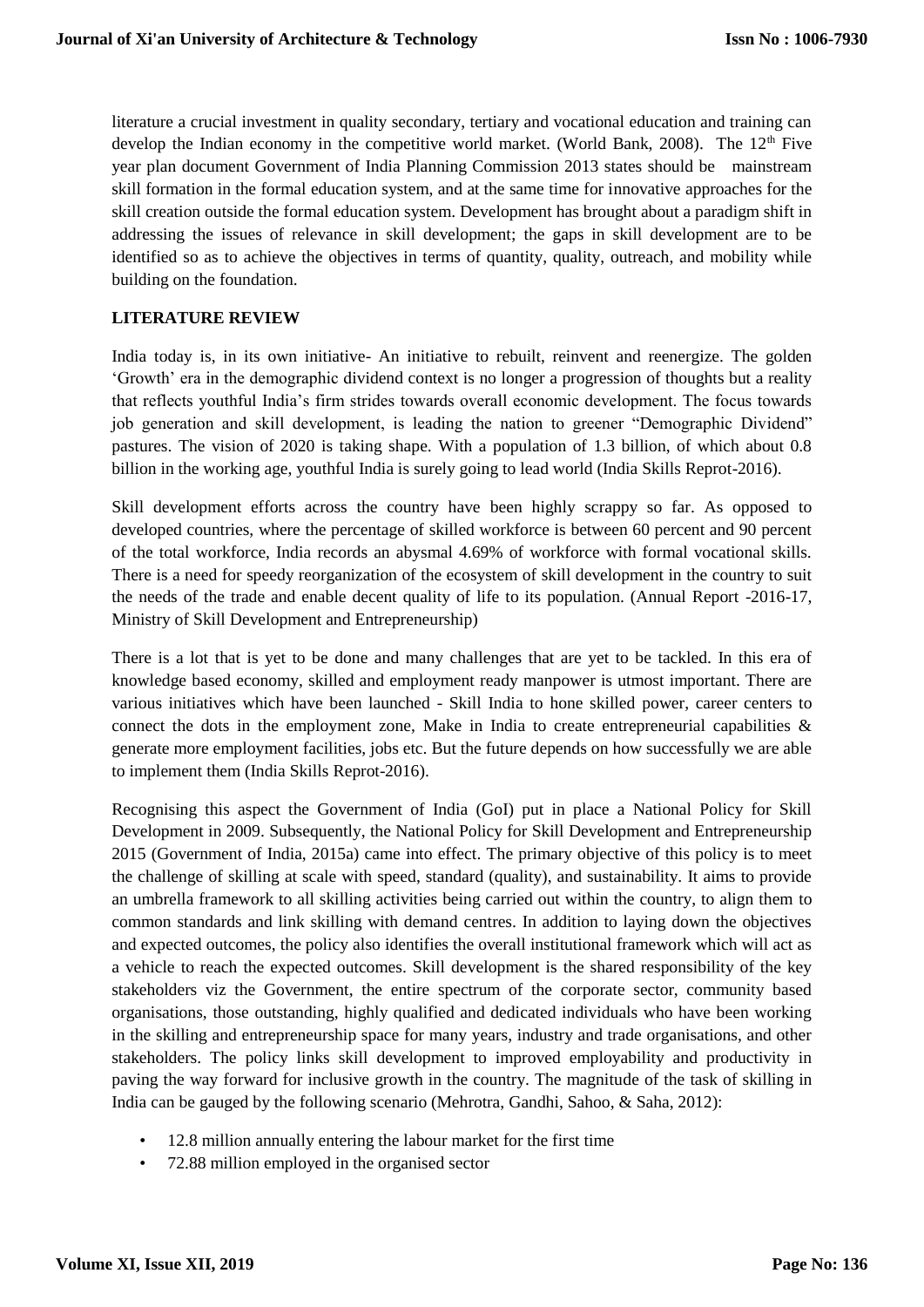• 387.34 million working in the unorganised sector

Further, the National Sample Survey Office (NSSO) 68<sup>th</sup> Round Report on Status of Education and Vocational Training clearly indicates that a large number of people surveyed by NSSO are yet to be formally trained in vocational skills. Recognising the priority given to skill development, there has been a steady increase in the financial allocations made for this sector over the years. There has been a quantum jump in the allocation during 2015–2016. The allocation for skill development has risen sharply from Rs.1129.62 crores in 2012– 13 to Rs.2549.29 crores in 2015–2016 indicating the importance being given to skill development (Business Standard, 2015). Skill development programmes of the Central Government over the years have been spread across more than 20 ministries/departments without any robust coordination and monitoring mechanism to ensure convergence. The scenario is no different in most of the states except for a few states which have moved towards functional convergence by creating State Missions. Inclusivity is one of the key agendas of the skill development campaign. Skill development specifically aims to cover rural and tribal youth, women, and persons Tara &. Kumar 2016 )

#### Theoretical framework

The study adopted a planned behaviour to judge the skill development effectiveness. According to the theory of planned behaviour model intentions are determined by subjective norms and personal attitudes of the respondents. Yurtkorua, Kuşcub, & Doğanayc (2014)

### **METHODOLOGY**

The location of the study was in a hamlet near Sriperumbudur Tamil Nadu 10 kms from Rajiv Gandhi National Institute of Youth Development the Institute which executed a skill development programme in Kachiputtu hamlet. While interacting with respondents during inaugurating the skill development programme in the hamlet the women folk were enthusiastic and wanted to participate in the programme. They wanted to learn the market which they face while interacting with the wider community. Over days to come the women became hostile to participate in the programme due to various reasons. The researchers decide to adopt a case study method of investigation to know about their unfriendly behaviour towards the skill development programme. All the women who came for the inauguration were interviewed. A descriptive research design was adopted for the study.

# **OBJECTIVES OF THE STUDY**

- To study the weather skill development programmes empower women folk towards entrepreneurial behaviour.
- To investigate the level of participation of the women folk in contributing to enhance creativity in the learning process of the skill.
- To examine whether the skill development programme could bridge the market gap faced by the women before learning the skill
- To elucidate the challenges and barriers in execution of the skill development programme
- To suggest recommendations for a smooth implementation of skill development in near future.

#### **RESULTS AND FINDINGS**

The Rajiv Gandhi National Institute of Youth Development has adopted a Hamlet called Kachipattu. Since last one year various development activities have been implemented for the betterment of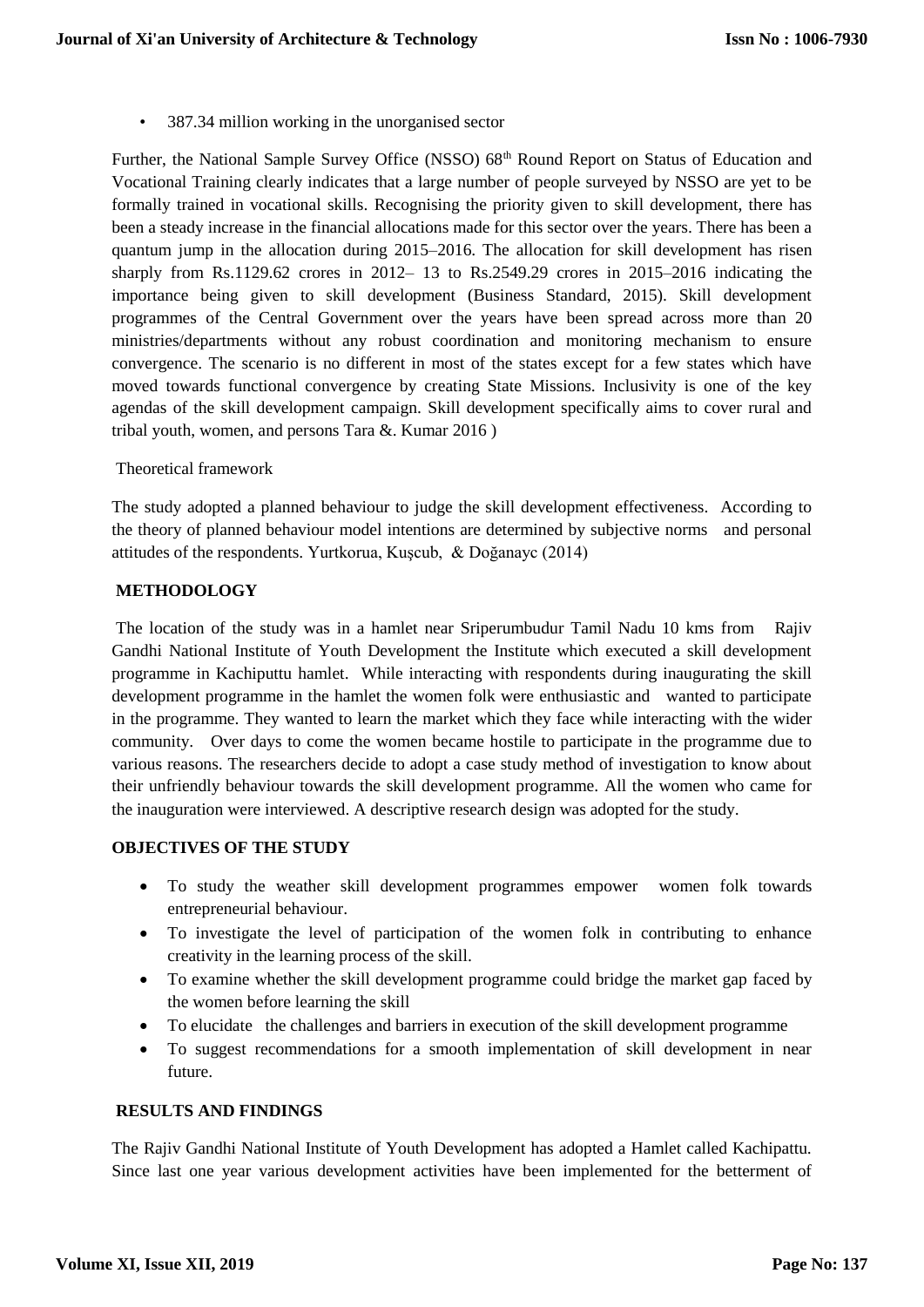vulnerable community. As a part of development work the institute started embroidery Skill Development training for Women of Kachipattu Village. The objective of the programme is to build embroidery skill among women and make them to showcase their skills. The training were organized for three months and an extension and conducted as weekly one day for six months. Twenty participants were enrolled in the programme. Initially the participants were very keen to participate. All of the sudden the participant's showed high absenteeism which was not expected. Such as an incidence was a shock to the researchers as they wished to inculcate entrepreneurial behaviour among the women work. The literature cited by Kuratko, 2003; Sarasvathy & Venkataraman, 2011 has raised questions that whether entrepreneurship is limited to individuals qualities such as risk tolerance, negotiation creativity and security but also over a period of time entrepreneurship can be taught and learnt for creating an entrepreneurial behaviour . Such an attitude was adopted by the researchers in the study to create entrepreneurial behaviour among the women folk in the study.

The respondents reported that their learning was not up to their expectations when the training of Embroidery Skill Development was done. Couple of respondents said that presently they were doing tailoring work at their home. They have learned marketing, pricing and convincing the customers. The wonderful practice which was reported by them was customizing the products by using the embroidery. Now days the women prefer different types and designs of handicrafts which attracts them as well as the wider community. . Similar understanding was opined by Sarasvathy & Venkataraman, 2011; Sanchez, Carballo, & Gutierrez, 2011 who reported that for developing entrepreneurship as a skill it does not only requires to transfer business and management knowledge but also there is a need to develop new ways of thinking, attitudes, competencies, and behaviours to venture new possibilities.

Regarding level of participation study found in the beginning, that it was an heterogeneous group since women came from different caste. But over a period of time it was evident that participants were from different age and marital status ie from 16 to 38 and either were married or unmarried, but belonged to same caste. There was a lack of coordination and unity among them which resulted to high absenteeism for the Skill Development programme. Further the participants were from various categories like working women, house wife, unemployed and college going student. Each category of participants was having different responsibility so they were unable to continuously participate. One of the college students from the hamlet quoted " Enakku embroidery kathukanumnu aasai but collegeku pokamayum iruka mudiyathu athanala training leavela nadathunankana regulara attend pannuvom" Means, I am interested in learning embroidery but since I am studying so every day. I need to go to college. However if the programme is conducted on vacations I wish to participate regularly.

A parent said that "Nobody is going there so, I don't want to send my girl for training, but she is interested in learning Embroidery". It shows that the peer participation plays a crucial role in ensuring the involvement in skill development programmes. Studies have pointed out that social attitudes are interrelated with cultural factors, which is closely linked with entrepreneurial milieu of the particular set up Holienka, 2013).

Further, a parent also reported that security concerns also prohibit the girls to join the training programme. Most of the parents do not wish to send their wards alone. A differently challenged person reported that when she came for training programme others were teasing her so she felt discomfort to attend the programme but was surprising to note that this girl continued to attend the programme despite of no support from the peers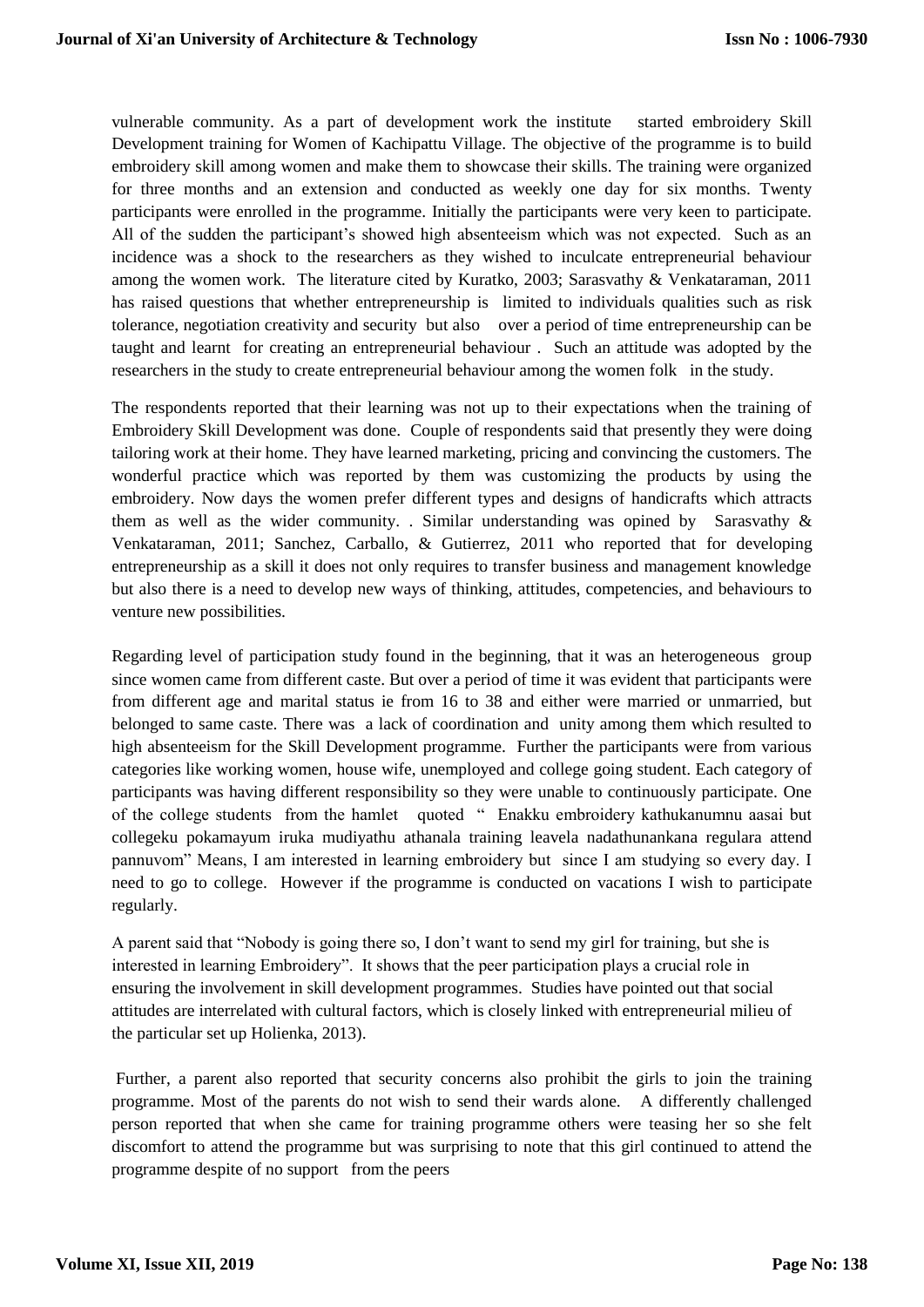Personal motivation was a major factor for poor attendance in this programme. In the beginning women folk showed interest by saying that they were interested to learn embroidery but later women reported that due to household chores ,prior engagements and social events they could not attend the programme . Some were found to not attend due to self-employment , gone to banking transactions and due to medical reasons . These reasons were showing that there was a lack of personnel motivation. Studies have also shown the same findings as found in this study that; personal attitude has a significant effect on participants and on an intention to be an entrepreneur. It is suggested the greater respondent attitude towards entrepreneurship the more they are motivated attracted and satisfied in pursuing entrepreneurship skills/ skill development programmes. (Nabila et al 2016).

The interest of the participants can also be related to getting back an immediate return from the skill development programme or by doing a skill development programme on incentive basis. This can be noted in the conversation with the respondent who enquired about return from the skill development programme. The said respondent asked "Enna tharuveenga" means if I participate in this training what you will give me? Further she also said "kaasu thariya varoom" means if you give money we will participate.

Majority of participants were reported that "Embroidery is become old skill" but also they liked the way in is done. They were aware about the possibilities of embroidery work as a skill but wanted to explore the market possibilities about the skill. They informed that now days the people prefer the stone work more than embroidery. Participants had some pre- conceived notion about learning of the skill. Such a notion is also found in the studies done in Turkey to explore the antecedence of entrepreneurial intention among the students. The study considered perceived behavioural control as a contextual factor for entrepreneurial intention.. Serra Yurtkorua et al (2014)

Few participants reported that previously they have undergone the Skill Development training like jewellery making, tailoring and embroidery. When they have undergone such training, they were paid for participation. They received daily allowance and incentive to participate in Skill Development programme. Studies have pointed out that business plan, risk thinking and self-efficacy are significantly related to the effectiveness of the entrepreneurship program( Din et al 2015) but not incentives which attract the participants to undergo the skill development programme. It was interesting to find in hamlet that women folk were only interested to do a skill development programme if they are paid. In the later stage of the skill development programme the researchers included school children of eighth grade and started inculcating the same skill luckily by providing them small incentives like chocolates and biscuits that participants joined the programme.

The participants were very happy about the resource person since the skill development resource person tried to attract the community women by speaking few words in Tamil to establish a rapport with the participants. The women folk smiled and giggled listening to her language and enjoyed learning from her. While executing the project the researchers felt that the language is a barrier for implementation of the skill development programme but it was interesting to find that it was a boon for the skill development programme. Although the resource person took the help of person who knew the language but also beauty of learning craft making spoke more than language. To quote an expression by a respondent one of them said "avanka pesurathu Modi Ji mathiri erukku athoda translate tamillayum translate panranka athanala enkalukku rompa pidichurukku", which means she speaks like the present honourable prime minister and since she is using a translator it is easy to interact.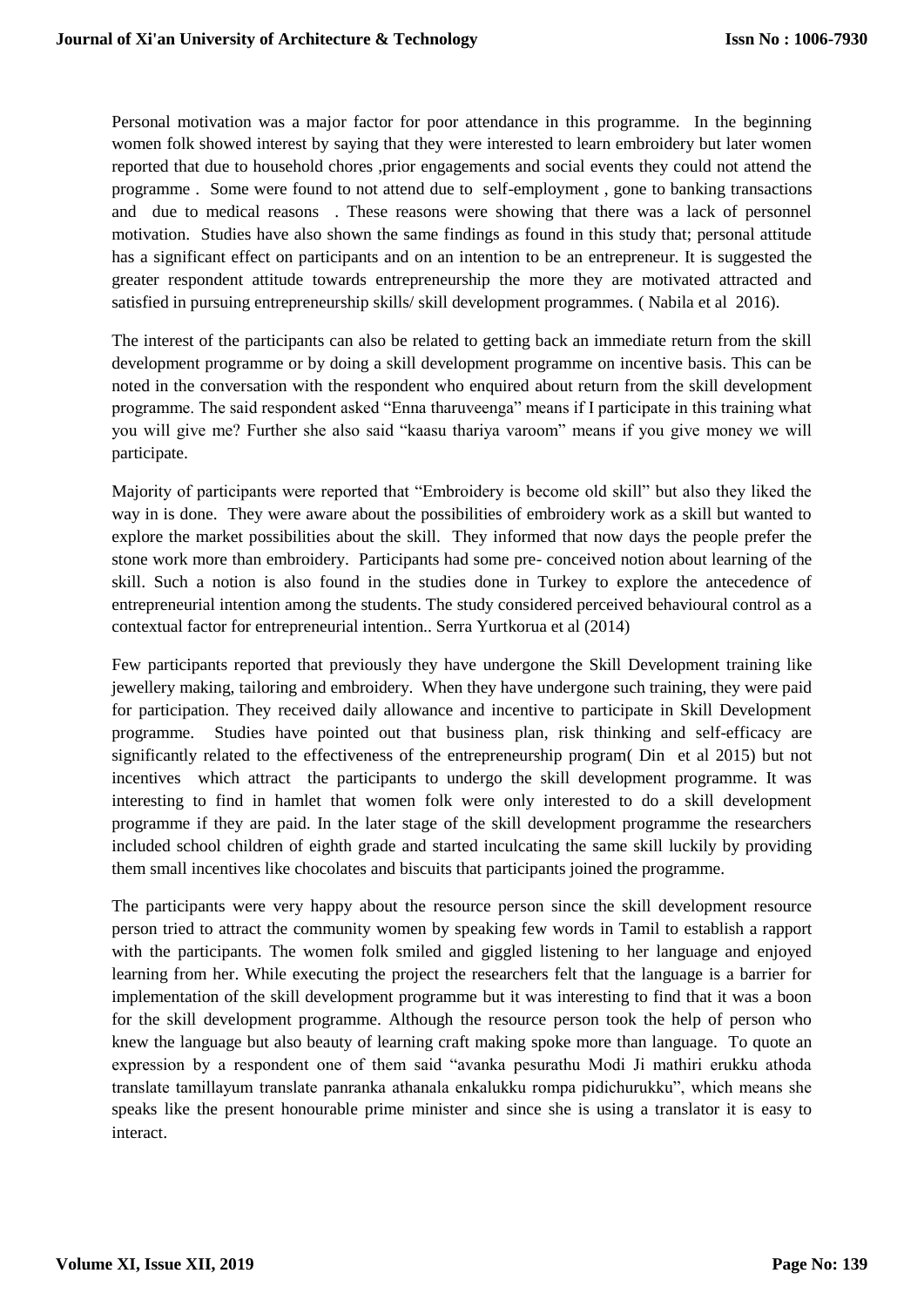As mentioned earlier in the paper that business plan, risk taking and self-efficacy are important parameters which help in increasing efficiency of the entrepreneur programme. Similarly during the interview many respondents pointed out eagerly participated in the skill development programme and wanted to participate in future. A systematic articulation of the information about the skill development programme is necessary before the programme is executed is a major finding of the study. Traditional methods can also be used for communicating the information through "Thandora" that is beating of drums. As quoted by Din, et al (2016) need for achievement and locus of control for reaching to level of effectiveness for entrepreneurship programme is important. The present study also a patterned way of executing the skill development where the women folk are articulated that what is being communicated in the programme for three months will increase productivity, happiness and eagerness to learn among the women folk. Another factor hugely responsible for executing an effective skill development programme is locus of control of the respondent. Fagbohungbe & Jayeoba (2012) determine the locus of control as a term that indicates the degree to which an individual assumes responsibility or feels responsible for the success or failure in his life as opposed to feeling that external agents like luck is in control. In the present study skill development programme also needs to assess whether learning of the women from a resource person have created a sense of responsibility within themselves which will also encourage them to fill the gaps between the market and product. The widening of internal locus of control among the women will also encourage executing their entrepreneurship skill in to small business ventures.

An interesting finding of the study is that a skill development programme should not have any gaps while the programme is conducted. If for instance it is for three months regular classes need to be held to make the women folk more productive, interested and motivated to attend the programme. This concept also supported by scholars in their study on entrepreneurial intention in relation to need of achievement. Din et al (2016). This idea was also quoted by a respondent in the field who said that "porathum theriyala varathum theriyala" means the time is not enough. She suggested that Instead of two hours in a week if it is conducted regularly for ten days we can learn continuously. The weak break makes them to break in training. When there is a break they were losing their interest and they were started engaging to other activities. The community was recommended to organize ten continuous full days for effective learning.

The respondents also suggested a continuous communication between the coordinators and the respondents for executing the skill development programme in an effective manner.

A thought provoking idea which came from the respondents who did not finish the journey of the skill development programme was eagerness to learn tailoring instead of traditional handicrafts. The respondents were of an idea that skill development programmes should be demand driven rather than supply oriented.

#### **RECOMMENDATIONS**

The study recommends certain suggestions for improvement of the skill development programme in future while executing a skill development programme it is necessary to look into competencies such as emotional intelligence, social skills, virtue and ethics of the respondents as will the visible competencies such as management, team work, networking, learning and communication also need to be considered. Demand based Skill Development scrutinizing the interest programmes needs to be implemented so that it is community specific and accepted by the respondents as a whole. The gap between the product and the market possibilities needs to be identified and shared with the respondents for the far reaching results. The respondent should be communicated clearly that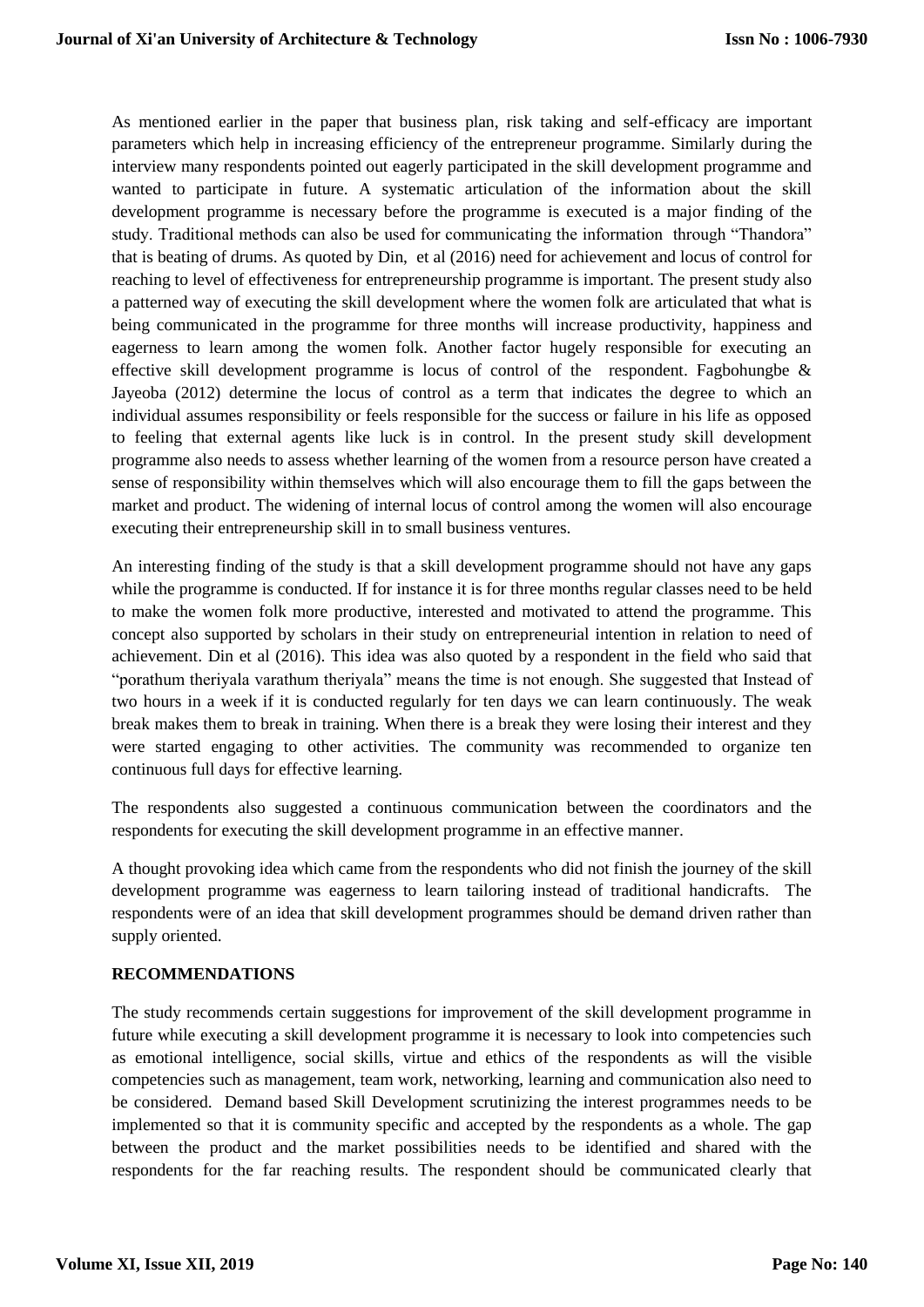incentives are not important but the learning process and efficiency will bag them with success. Finally, motivation for being an entrepreneur can be ensured by a sustainable job creation through the skill development programme executed in future

This paper focuses on analysing and recognizing whether a skill development programme encourages entrepreneurial behaviour, promotes creativity and innovation, paves way towards job creation for the women folk. The paper also illustrates the challenges and barriers faced in execution of a skill development programme in a hamlet in Tamil Nadu

### **CONCLUSION**

The researchers by adopting to a theory of planned behaviour drew conclusions on skill development. This skill development programme tried to emancipate women folk towards entrepreneurial behaviour but the level of participation was not to the expected level because of various reasons discussed in this study. The embroidery skill becomes an old fashion and it needs to be renewed as per demand of new generation for effective marketing. The researchers had to face challenges in enactment of the programme. To ensure the effective execution of the Skill Development Programme the above recommendations needs to be considered. It is noted in the study as (Venkataraman, Sarasvathy, Dew, & Forster, 2013) had earlier pointed out that to create entrepreneurial identity among the participants balancing the value of the individual action with the other individuals suggests stakeholders (who are implementing the program) team mates, community has to be taken in consideration. The socio economic parameters also has to be reviewed before the implementation of a skill development programme in a community per se . To encourage learning among the participants diverse information and belief should be flexible to adopt to an unknown situation. This was also quoted by Barnett, 2000. As the participants pointed out in the skill development programme supply of the skill should be as per the demand of the community is also understood in the same lines by Schunk (2000). The participants ability their goals always reflect their performances was also noted in the study. It is to be noted that the learning strategy during implementing skill development programme should be shared learning between the respondent and the participant to enable critical thinking. This finding was also advocated by Taylor, 1999). Last but not the least effective communication is also an asset for effective skill development programme to be articulated among the community although a communication was not a barrier in the present study but it is an essential parameter for achieving success in entrepreneurial ventures.

#### **REFERENCE**

- 1. Estrin, Mickiewicz & Stephan (2016) Human capital in social and commercial entrepreneurship *Journal of Business Venturing* Vol 31 pp 449–467
- 2. Carcamo-Solís ,Arroyo-Lopez,Alvarez-Castanon & García-Lopez (2017) Developing entrepreneurship in primary schools. The Mexican experience of "My first enterprise: Entrepreneurship by playing, *Teaching and Teacher Education*, Vol 64 pp 291-304
- **3.** Halvarsson, Korpi &Wennberg (2017) Entrepreneurship and Income Inequality, *Journal of Economic Behavior & Organization* pp 1-41
- 4. Pilkovaa, Jancovicovaa & Kovacicovaa (2016) 19th International Conference Enterprise and Competitive Environment, ECE 2016, 10–11March 2016, Brno, Czech Republic Inclusive entrepreneurship in Visegrad4 countries Procedia - Social and Behavioural Sciences Vol 220 pp 312 – 320